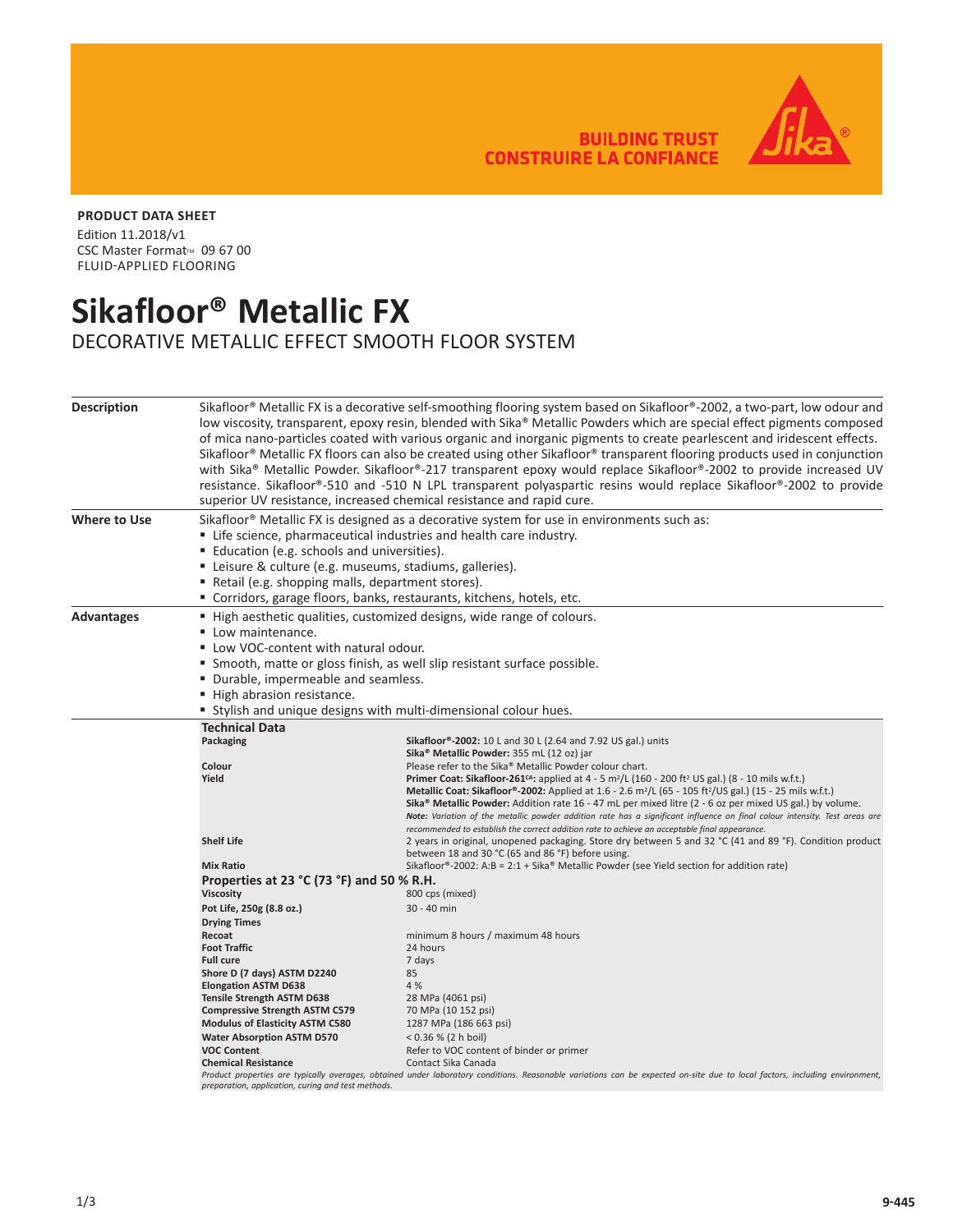| <b>HOW TO USE</b>             |                                                                                                                                                                                                                                                                                                                                                                                                                                                                                                                                                                                                                                                                                                                                                                                                                                                                                                                                                                                                                                                                                                                                                                                                                                                                                                                                                                                                                                                                                                                          |  |
|-------------------------------|--------------------------------------------------------------------------------------------------------------------------------------------------------------------------------------------------------------------------------------------------------------------------------------------------------------------------------------------------------------------------------------------------------------------------------------------------------------------------------------------------------------------------------------------------------------------------------------------------------------------------------------------------------------------------------------------------------------------------------------------------------------------------------------------------------------------------------------------------------------------------------------------------------------------------------------------------------------------------------------------------------------------------------------------------------------------------------------------------------------------------------------------------------------------------------------------------------------------------------------------------------------------------------------------------------------------------------------------------------------------------------------------------------------------------------------------------------------------------------------------------------------------------|--|
| <b>Surface</b><br>Preparation | Surface must be clean, sound and dry. Remove dust, laitance, grease, curing compounds, any bond inhibiting<br>impregnations, waxes or any other contaminants. All projections, rough spots, etc. should be dressed off to achieve a<br>level surface prior to the application.                                                                                                                                                                                                                                                                                                                                                                                                                                                                                                                                                                                                                                                                                                                                                                                                                                                                                                                                                                                                                                                                                                                                                                                                                                           |  |
|                               | <b>Concrete</b> - Should be cleaned and prepared to achieve a laitance and contaminant-free, open textured surface by shot<br>blasting or equivalent mechanical means (ICRI / CSP 3 - 4). Sweep and vacuum any remaining dirt and dust with a wet/<br>dry vacuum. Removing residual dust will help ensure a tenacious bond between the primer/coating and the substrate.<br>Whenever "shot-blasting" is utilized, be careful to leave concrete with a uniform texture. "Over-blasting" will result in<br>reduced coverage rates of the primer and/or subsequent topcoats. The "shot blast" pattern may show through the last<br>coat, known as "tracking". The compressive strength of the concrete substrate should be at least 24 MPa (3,500 psi) at<br>28 days and at least 1.5 MPa (215 psi) in tension at the time of application. For other substrates, contact Sika Canada.                                                                                                                                                                                                                                                                                                                                                                                                                                                                                                                                                                                                                                       |  |
| Priming                       | Prime prepared substrate with Sikafloor®-261 <sup>cA</sup> in a solid colour selected to compliment the translucent Sikafloor®<br>Metallic FX pigment colour. The opaque solid colour of Sikafloor-261 <sup>cA</sup> primer will influence the overall appearance.<br>Example: a white or light primer background colour will create a lighter final appearance; conversely a black or dark<br>primer background colour will darken the metallic appearance. Ensure that the primer is pore- and pinhole-free and<br>provides uniform and complete coverage over the entire substrate. Allow the primer to cure (varies with temperature<br>and humidity) until tack-free before applying subsequent layer of Sikafloor® Metallic FX mix.                                                                                                                                                                                                                                                                                                                                                                                                                                                                                                                                                                                                                                                                                                                                                                                |  |
| <b>Mixing</b>                 | Mixing Ratio: Sikafloor®-2002 - A:B = 2:1 by volume. For bulk packaging, when not mixing full units, each component<br>must be pre-mixed separately to ensure product uniformity.<br>Premix each component separately. Empty Component B (Hardener) in the correct mix ratio into Component A (Resin).<br>Mix the combined components for at least one (1) minute; add Sikafloor® Metallic Powder and mix for two (2) additional<br>minutes. The recommended dosage of metallic powder is 16 - 47 mL per 1 mixed litre (2 - 6 oz. per 1 mixed US gal.) of resin<br>by volume. Use a low speed drill (300 - 450 rpm) fitted with an <i>Exomixer</i> ® or Jiffy type paddle suited to the volume of the<br>mixing container to minimize entrapped air. Be careful not to introduce any air bubbles while mixing. Make sure the contents<br>are completely mixed to avoid any weak or partially cured spots in the coating. During the mixing operation, scrape down<br>the sides and bottom of the container with a flat or straight edge trowel at least once to ensure complete mixing.                                                                                                                                                                                                                                                                                                                                                                                                                                  |  |
|                               | Do not mix more material than can be applied within the working time limits (i.e. pot life) at the actual field temperature.                                                                                                                                                                                                                                                                                                                                                                                                                                                                                                                                                                                                                                                                                                                                                                                                                                                                                                                                                                                                                                                                                                                                                                                                                                                                                                                                                                                             |  |
| <b>Application</b>            | Pour a bead of product or 2 - 3 products (multicoloured option) onto the surface to be coated in an irregular pattern,<br>then spread with a notched squeegee or pin rake to the recommended application rate of 80 - 100 ft <sup>2</sup> /US gal., at 16 mils -<br>20 mils (0.41 mm - 0.51 mm) thickness. Roll immediately (within max. 10 minutes of application) with a 9 mm (3/8") nap<br>roller to ensure even thickness. Do not over roll product with multicoloured systems as the colours will mix together and<br>change the look or colour of system.<br>Once the coating evenly covers the substrate it is time to freely swirl the roller in a random figure-eight motion to mimic                                                                                                                                                                                                                                                                                                                                                                                                                                                                                                                                                                                                                                                                                                                                                                                                                           |  |
|                               | the look of natural stone or rock formations. At this point, denatured alcohol may also be spritzed randomly over the<br>epoxy coated surface to create other unique metallic effects.<br>To obtain a more irregular appearance roll in two diagonal directions at a 90 degree angle by passing only once in each<br>direction. Let product then start to settle and the effect will take place during curing process. The floor will NOT look the<br>same as it appears after rolling. The product will change and blend colours together for the next few hours.<br>An optional urethane finish (Sikafloor®-315 N or Sikafloor®-317) is available for a less glossy, higher abrasion and UV<br>resistant surface. It is required to screen and clean the floor before applying additional sealer coats.                                                                                                                                                                                                                                                                                                                                                                                                                                                                                                                                                                                                                                                                                                                |  |
| <b>Clean Up</b>               | Clean all tools and equipment immediately with Sika® Epoxy Cleaner or cleaning solvent. Wash soiled hands and skin thoroughly<br>in hot, soapy water or use Sika® Hand Cleaner towels. Once hardened, the product can only be cleaned mechanically.                                                                                                                                                                                                                                                                                                                                                                                                                                                                                                                                                                                                                                                                                                                                                                                                                                                                                                                                                                                                                                                                                                                                                                                                                                                                      |  |
| Limitations                   | " Sikafloor® Metallic FX is best installed by skilled and experienced applicators. Consult Sika Canada for advice and recommendations.<br>" Prior to application, measure and confirm Substrate Moisture Content, Ambient Relative Humidity, Ambient and<br>Surface Temperature and Dew Point. During installation, confirm and record above values at least once (1) every three<br>(3) hours, or more frequently whenever conditions change (e.g. Ambient Temperature rise/fall, Relative Humidity<br>increase/decrease, etc.).                                                                                                                                                                                                                                                                                                                                                                                                                                                                                                                                                                                                                                                                                                                                                                                                                                                                                                                                                                                        |  |
|                               | <b>Substrate Moisture Content: Moisture content of concrete substrate must be <math>\leq 4</math> % by mass (pbw – part by weight) as</b><br>measured with a Tramex® CME/CMExpert type concrete moisture meter on mechanically prepared surface according<br>to this product data sheet (preparation to ICRI / CSP 3 - 4). Do not apply to concrete substrate with moisture levels<br>exceedig 4 % mass (pbw – part by weight) as measured with Tramex® CME/CMExpert type concrete moisture meter. If<br>moisture content of concrete substrate exceeds 4 % by mass (pbw - part by weight), as measured with Tramex® CME/<br>CMExpert type concrete moisture meter, use Sikafloor®-1610 or Sikafloor®-81 EpoCem®CA.<br>" When relative humidity tests for concrete substrate are conducted per ASTM F2170 for project specific requirements;<br>values must be ≤85%. If values exceed 85% according to ASTM F2170, use Sikafloor®-1610 or Sikafloor®-81 EpoCem® <sup>cA</sup> .<br>■ ASTM F2170 testing is not a substitute for measuring substrate moisture content with a Tramex® CME/CMExpert type<br>concrete moisture meter as described above.<br>" Material Temperature: Precondition material for at least 24 hours at temperatures between 18 and 30 °C (65 and 86 °F).<br>" Ambient Temperature: Minimum/Maximum 10 °C / 30 °C (50 °F / 86 °F).<br><b>Substrate Temperature:</b> Minimum/Maximum 10 °C / 30°C (50 °F / 86 °F). Substrate temperature must be at least 3 °C<br>(5 °F) above measured Dew Point. |  |